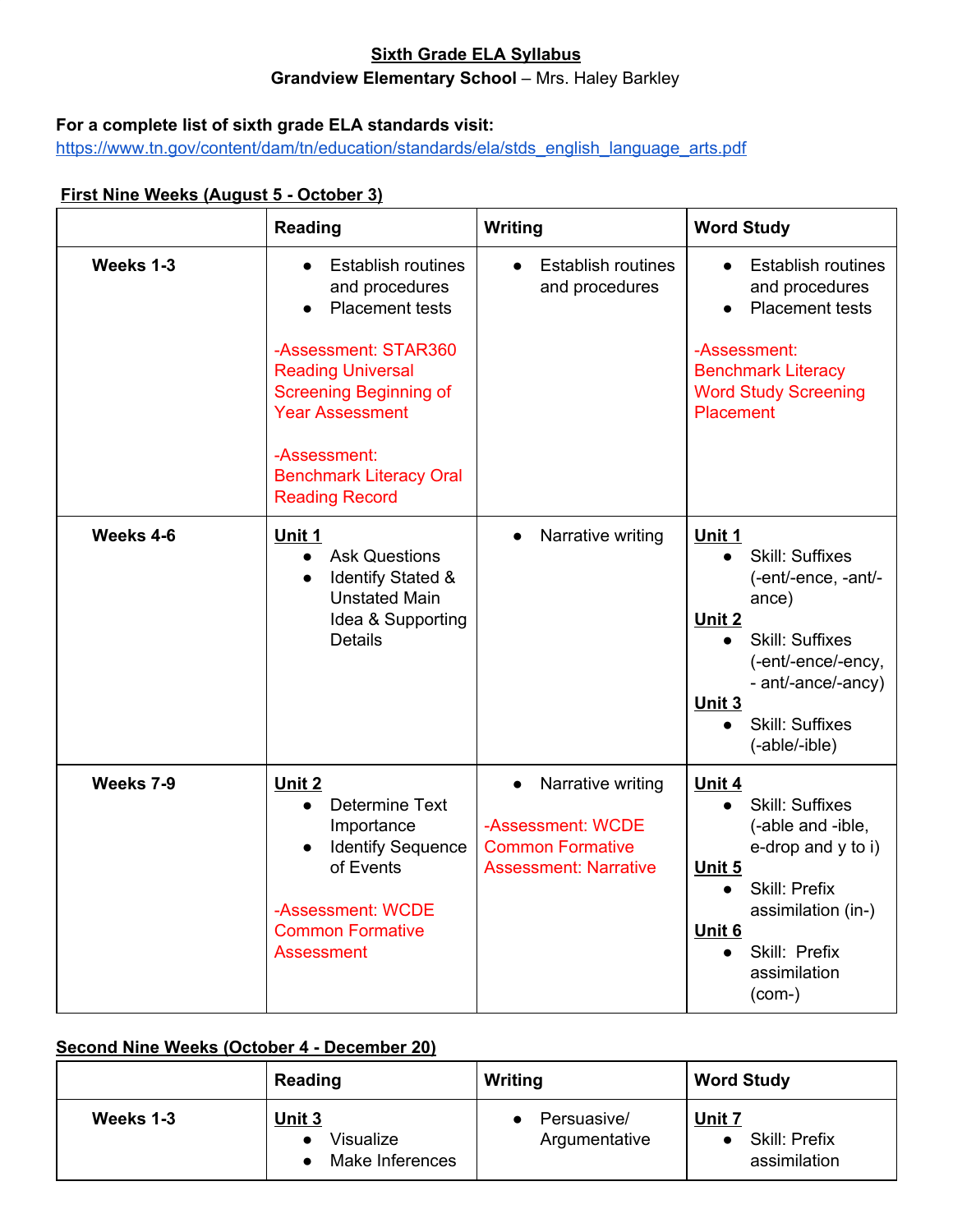|           |                                                                                                                                                                                                                                                                           |                                                                                                             | $(sub-)$<br>Unit 8<br>Skill: Prefix<br>assimilation (ex-,<br>$ob-)$<br>Unit 9<br>Skill: Prefix<br>assimilation (ad-                                                                                                                                                                    |
|-----------|---------------------------------------------------------------------------------------------------------------------------------------------------------------------------------------------------------------------------------------------------------------------------|-------------------------------------------------------------------------------------------------------------|----------------------------------------------------------------------------------------------------------------------------------------------------------------------------------------------------------------------------------------------------------------------------------------|
| Weeks 4-6 | Unit 4<br>Fix-Up Monitoring<br>Summarize<br>Information                                                                                                                                                                                                                   | Persuasive/<br>Argumentative                                                                                | <b>Unit 10</b><br>Skill: Number<br>prefixes<br>(quadr/quar-,<br>quint-/pent-, oct-,<br>dec-, cent-)<br><u>Unit 11</u><br>Skill: Amounts<br>$\bullet$<br>(magni, min, poly,<br>equ, omni)<br>Unit 12<br><b>Skill: Senses</b><br>$\bullet$<br>(dict, spect/spic,<br>spir, tact/tag/tang) |
| Weeks 7-9 | Unit 5<br>Determine Text<br>$\bullet$<br>Importance<br>Compare &<br>Contrast<br>-Assessment: STAR<br><b>Universal Screening</b><br>Mid-year Assessment<br>-Assessment: Oral<br><b>Reading Record</b><br>-Assessment: WCDE<br><b>Common Formative</b><br><b>Assessment</b> | Persuasive/<br>Argumentative<br>-Assessment: WCDE<br><b>Common Formative</b><br><b>Assessment: Argument</b> | <b>Unit 13</b><br><b>Skill: Actions</b><br>(fract/frag, rupt,<br>flect/flex,<br>vers/vert)<br>Unit 14<br>Skill: Air, land,<br>water, & light<br>(aero, ast/aster,<br>hydr, naut/nav,<br>photo, terr)<br><b>Unit 15</b><br>Skill: People<br>(dem, greg,<br>pol/polis,<br>pop/pub, civ)  |

# **Third Nine Weeks (January 6 - March 13)**

|           | Reading                                                                                               | Writing                     | <b>Word Study</b>                                                                                                                                         |
|-----------|-------------------------------------------------------------------------------------------------------|-----------------------------|-----------------------------------------------------------------------------------------------------------------------------------------------------------|
| Weeks 1-3 | <u>Unit 6</u><br>Make<br>$\bullet$<br>Connections<br><b>Identify Cause</b><br>$\bullet$<br>and Effect | Information/<br>Explanatory | <b>Unit 16</b><br>Skill: Ruling and<br>$\bullet$<br>governing (archy,<br>cracy, dom, reg)<br>Unit 17<br>Skill: Order<br>(equa/equi, medi,<br>prim, proto, |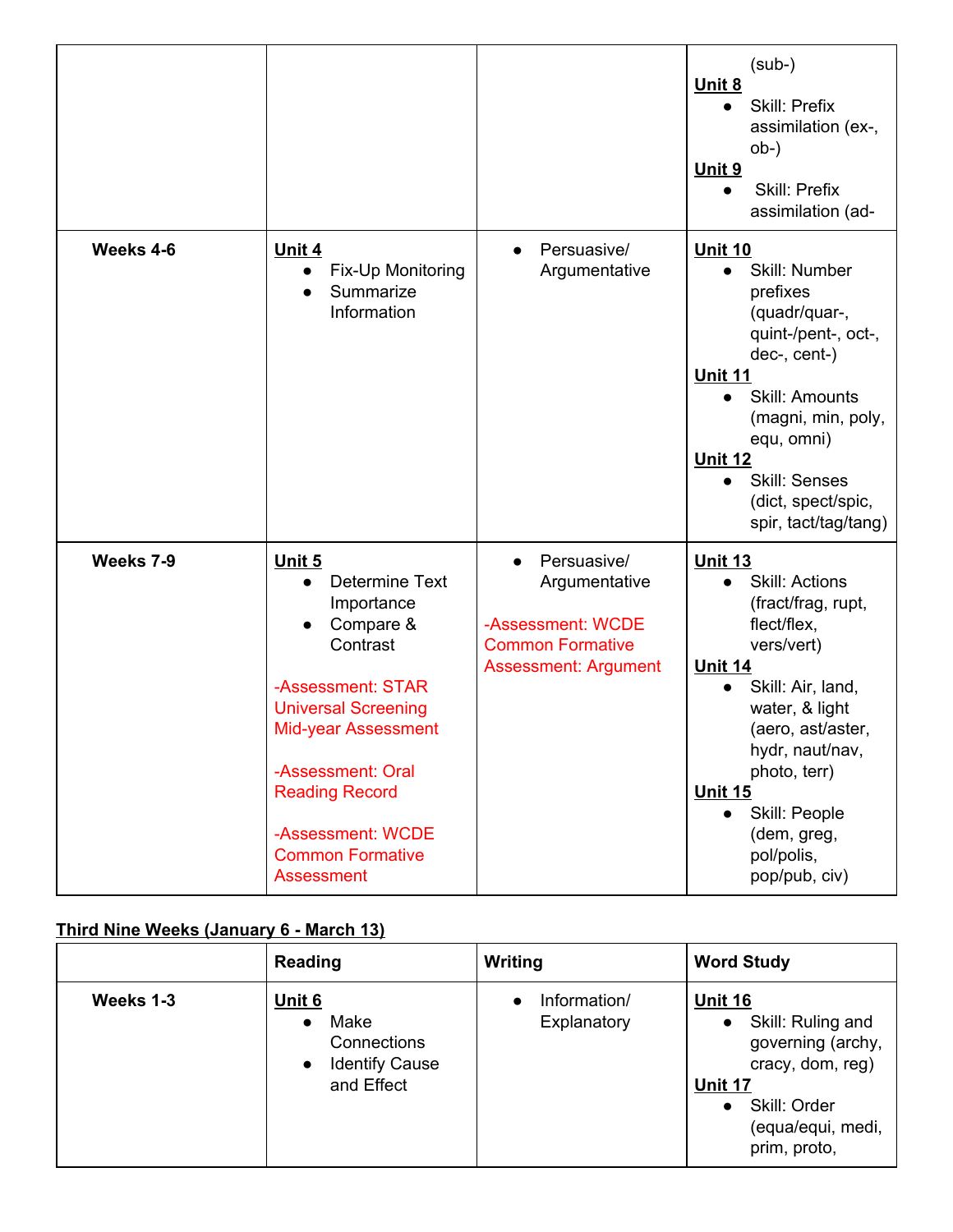|           |                                                                                                                                                         |                                                                                                                                    | secu/sequ)<br>Unit 18<br>Skill: Body (man,<br>$\bullet$<br>ped, pod, ped)                                                                                                                                                                                                                     |
|-----------|---------------------------------------------------------------------------------------------------------------------------------------------------------|------------------------------------------------------------------------------------------------------------------------------------|-----------------------------------------------------------------------------------------------------------------------------------------------------------------------------------------------------------------------------------------------------------------------------------------------|
| Weeks 4-6 | Unit 7<br>Make Inferences<br>$\bullet$<br>Draw<br>Conclusions                                                                                           | Information/<br>$\bullet$<br>Explanatory                                                                                           | <b>Unit 19</b><br>Skill: Care &<br>$\bullet$<br>illness (cur, path,<br>phobia, itis, vol)<br>Unit 20<br>Skill: Time &<br>$\bullet$<br>family (chron,<br>mat/matr,<br>pat/patr, onym,<br>doc)<br>Unit 21<br>Skill: Opposites<br>$\bullet$<br>(ante, post, bene,<br>mal, hyper, hypo)           |
| Weeks 7-9 | Unit 8<br>Summarize and<br>$\bullet$<br>Synthesize<br>Evaluate Author's<br>Purpose<br>-Assessment: WCDE<br><b>Common Formative</b><br><b>Assessment</b> | Information/<br>$\bullet$<br>Explanatory<br>-Assessment: WCDE<br><b>Common Formative</b><br>Assessment:<br>Information/Explanatory | <b>Unit 22</b><br>Skill: Predictable<br>$\bullet$<br>spelling changes<br>in word roots<br>(ceiv/cep,<br>tain/ten,<br>nounce/nunc)<br>Unit 23<br>Skill: Latin roots<br>$\bullet$<br>(scrib/script, cred,<br>fac)<br>Unit 24<br>Skill: Latin roots<br>$\bullet$<br>(duc/duct, flu,<br>ver/vert) |

# **Fourth Nine Weeks (March 17 - May 22)**

|           | Reading                                                                                                                  | Writing                                | <b>Word Study</b>                                                                                                                                                                                                                            |
|-----------|--------------------------------------------------------------------------------------------------------------------------|----------------------------------------|----------------------------------------------------------------------------------------------------------------------------------------------------------------------------------------------------------------------------------------------|
| Weeks 1-3 | <u>Unit 9</u><br>Make<br>$\bullet$<br>Connections<br>Distinguish and<br>$\bullet$<br><b>Evaluate Fact</b><br>and Opinion | <b>Historical Fiction</b><br>$\bullet$ | Unit 25<br><b>Skill: Latin Roots</b><br>$\bullet$<br>(gen, mort, bio)<br>Unit 26<br>• Skill: Latin roots:<br>(ven/vent, junct,<br>spir, sec/sect)<br>Unit 27<br>Skill: Words and<br>$\bullet$<br>phrases from<br>other languages:<br>Spanish |